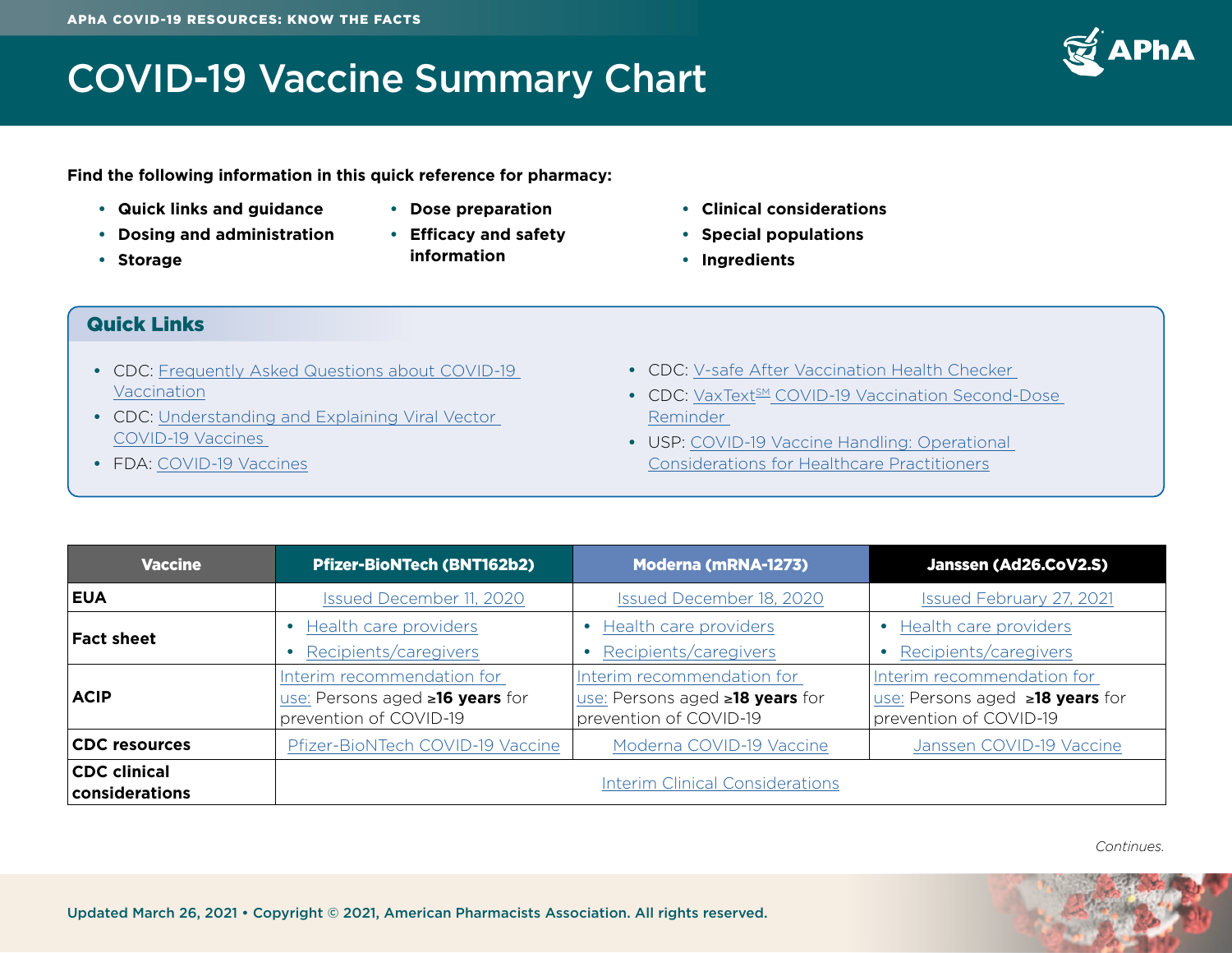

| <b>Vaccine</b>                   | <b>Pfizer-BioNTech (BNT162b2)</b> | <b>Moderna (mRNA-1273)</b>     | Janssen (Ad26.CoV2.S)                                     |  |
|----------------------------------|-----------------------------------|--------------------------------|-----------------------------------------------------------|--|
| <b>Dosing and Administration</b> |                                   |                                |                                                           |  |
| Vaccine type                     | <b>mRNA</b>                       |                                | Viral Vector                                              |  |
| <b>Administer</b>                | Intramuscular (I.M.)              |                                |                                                           |  |
| <b>Dose</b>                      | 30 mcg ( <b>0.3 mL each</b> )     | 100 mcg ( <b>0.5 mL each</b> ) | 5x10 <sup>10</sup> viral particles ( <b>0.5 mL each</b> ) |  |
| Doses per vial                   | 6                                 | 10                             | 5                                                         |  |
| <b>Schedule</b>                  | Two-dose series                   | Two-dose series                | Single dose                                               |  |
| <b>Recommended interval</b>      | 21 days from first dose           | 28 days from first dose        | N/A                                                       |  |
| <b>Earliest interval</b>         | 17 days from first dose           | 24 days from first dose        | N/A                                                       |  |
| <b>Latest interval</b>           | 42 days from first dose           |                                | N/A                                                       |  |

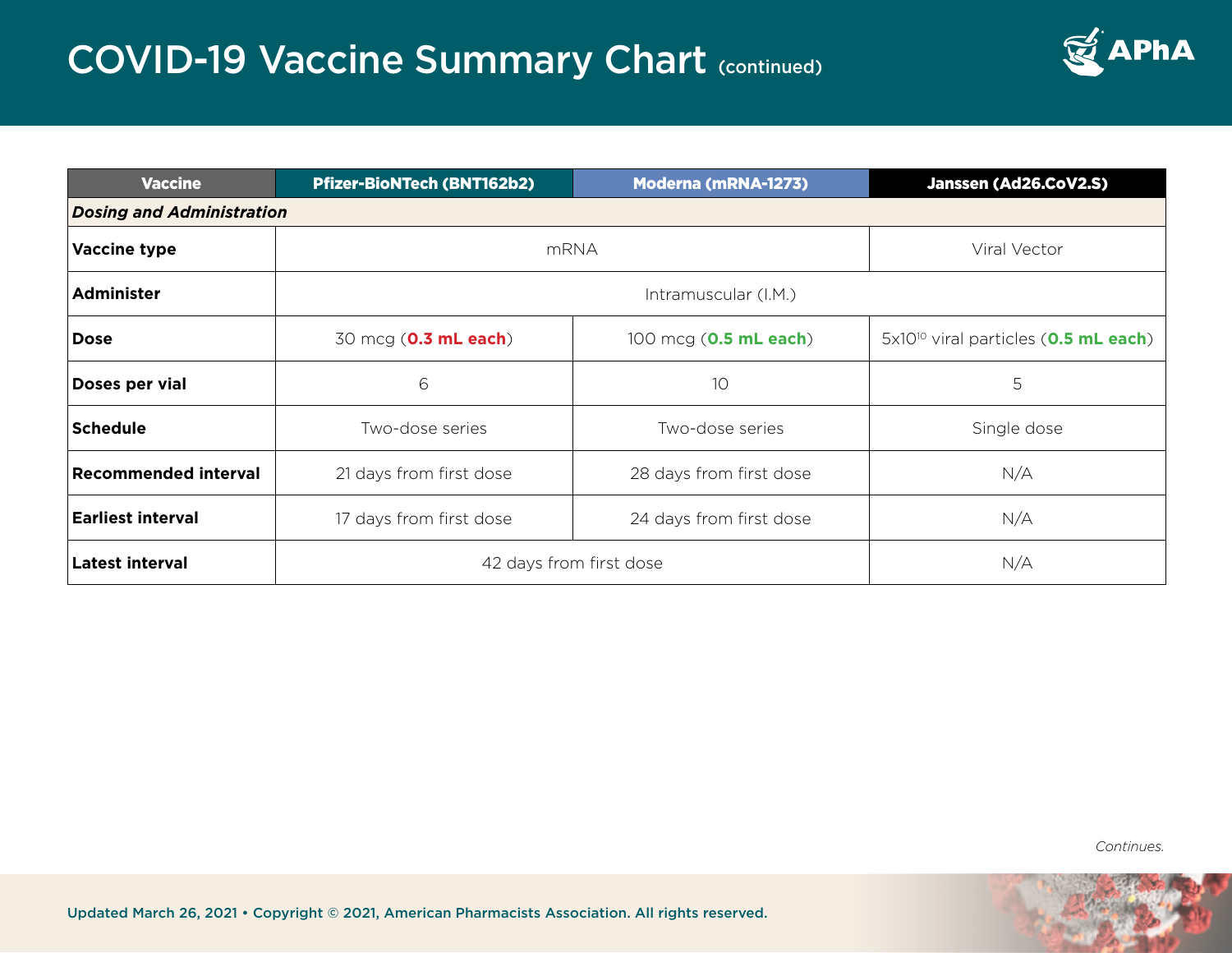

| <b>Vaccine</b>                                 | <b>Pfizer-BioNTech (BNT162b2)</b>                                                                                                                                 | <b>Moderna (mRNA-1273)</b>                                                                                                                                              | Janssen (Ad26.CoV2.S)                                                                                                                                                                                                                                       |
|------------------------------------------------|-------------------------------------------------------------------------------------------------------------------------------------------------------------------|-------------------------------------------------------------------------------------------------------------------------------------------------------------------------|-------------------------------------------------------------------------------------------------------------------------------------------------------------------------------------------------------------------------------------------------------------|
| Storage*                                       |                                                                                                                                                                   |                                                                                                                                                                         |                                                                                                                                                                                                                                                             |
| <b>How product arrives</b>                     | Frozen liquid. No preservative.                                                                                                                                   |                                                                                                                                                                         | Liquid suspension. No preservative.                                                                                                                                                                                                                         |
| Long-term storage                              | Ultra-low freezing until expiry date<br>OR store frozen for up to 2 weeks                                                                                         | Store frozen until expiry date                                                                                                                                          | Refrigerate until expiry date                                                                                                                                                                                                                               |
| <b>Thawing</b>                                 | Thaw in refrigerator for at least 2-3<br>hours or at room temperature; must<br>be at room temperature for at least<br>30 mins before dilution; do NOT<br>refreeze | Thaw in refrigerator for at least 2-3<br>hours or at room temperature; must<br>be at room temperature for at least<br>30 mins before administration; do<br>NOT refreeze | Product is stored frozen by<br>manufacturer until shipped at<br>refrigerated temperatures; If vaccine<br>is still frozen upon receipt, thaw<br>at refrigerated temperature or if<br>immediate use is required, thaw at<br>room temperature; do NOT refreeze |
| Max time refrigerated<br>unpunctured           | 5 days                                                                                                                                                            | 30 days                                                                                                                                                                 | Until expiry date                                                                                                                                                                                                                                           |
| Max time at room<br>temperature<br>unpunctured | 2 hours                                                                                                                                                           | 12 hours                                                                                                                                                                | 12 hours                                                                                                                                                                                                                                                    |

\*Temperature Key:

- Ultra-low Frozen Temperature: -80°C to -60°C (-112°F to 76°F)
- Frozen Temperature: -25°C to -15°C (-13°F to 5°F)
- Refrigerated Temperature: 2°C to 8°C (36°F to 46°F)
- Room Temperature: 9°C to 25°C (47°F to 77°F)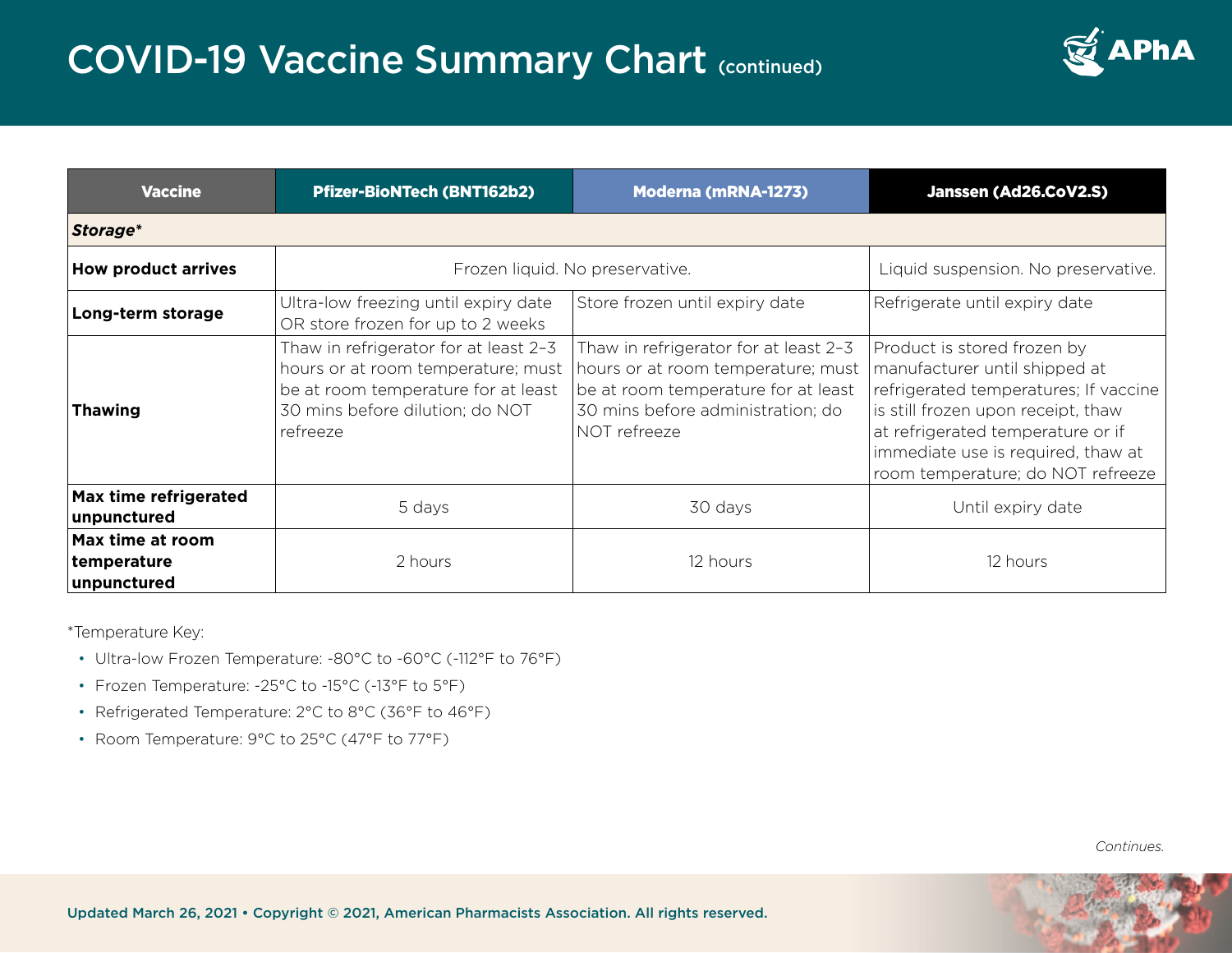

| <b>Vaccine</b>                                             | <b>Pfizer-BioNTech (BNT162b2)</b>                                                    | <b>Moderna (mRNA-1273)</b>                                              | Janssen (Ad26.CoV2.S)                                                                |  |
|------------------------------------------------------------|--------------------------------------------------------------------------------------|-------------------------------------------------------------------------|--------------------------------------------------------------------------------------|--|
| <b>Dose Preparation</b>                                    |                                                                                      |                                                                         |                                                                                      |  |
| <b>Dilution</b>                                            | Dilute with 1.8 mL of 0.9% sodium<br>chloride (normal saline, preservative<br>free). | Not diluted.                                                            |                                                                                      |  |
| Coloring                                                   |                                                                                      | Off-white suspension                                                    | Colorless to slightly yellow, clear<br>very opalescent suspension                    |  |
| <b>Handling</b>                                            | Do NOT shake; invert only                                                            | Do NOT shake; swirl before drawing up dose                              |                                                                                      |  |
| Max time refrigerated<br>after first punctured             | 6 hours after dilution                                                               | 6 hours                                                                 | 6 hours                                                                              |  |
| Max time at room<br>temperature after first<br>punctured   | 6 hours after dilution                                                               | 6 hours                                                                 | 2 hours                                                                              |  |
| <b>Efficacy and Safety Information</b>                     |                                                                                      |                                                                         |                                                                                      |  |
| <b>Publications</b>                                        | Dagan, et al. NEJM. Feb 24, 2021                                                     | Baden, et al. NEJM. Feb 4, 2021                                         | Sadoff, et al. NEJM. Jan 13, 2021                                                    |  |
|                                                            | Polack, et al. NEJM. Dec 31, 2020                                                    | Anderson, et al. NEJM. Dec 17, 2020                                     |                                                                                      |  |
|                                                            | Walsh, et al. NEJM. Dec 17, 2020                                                     | Jackson, et al. NEJM. Nov 12, 2020                                      |                                                                                      |  |
| <b>Overall efficacy;</b>                                   | 95% beginning 7 days after second                                                    | 94% beginning 14 days after second                                      | 67% beginning 14 days after single                                                   |  |
| prevention of COVID-19<br>infection                        | dose: primary analysis of Phase III<br>trial data in 43,538 volunteers               | dose: primary analysis of Phase III<br>trial data in >30,000 volunteers | dose: primary analysis of Phase III<br>trial data in >40,000 volunteers              |  |
| <b>Prevention of severe</b><br><b>COVID-19 infection</b>   | 89%                                                                                  | 100%                                                                    | 85%                                                                                  |  |
| <b>Prevention of</b><br>asymptomatic COVID-19<br>infection | Under evaluation                                                                     | Limited data suggest some degree<br>of prevention                       | Data suggest a 60% reduction in<br>asymptomatic infection from 29<br>days after dose |  |

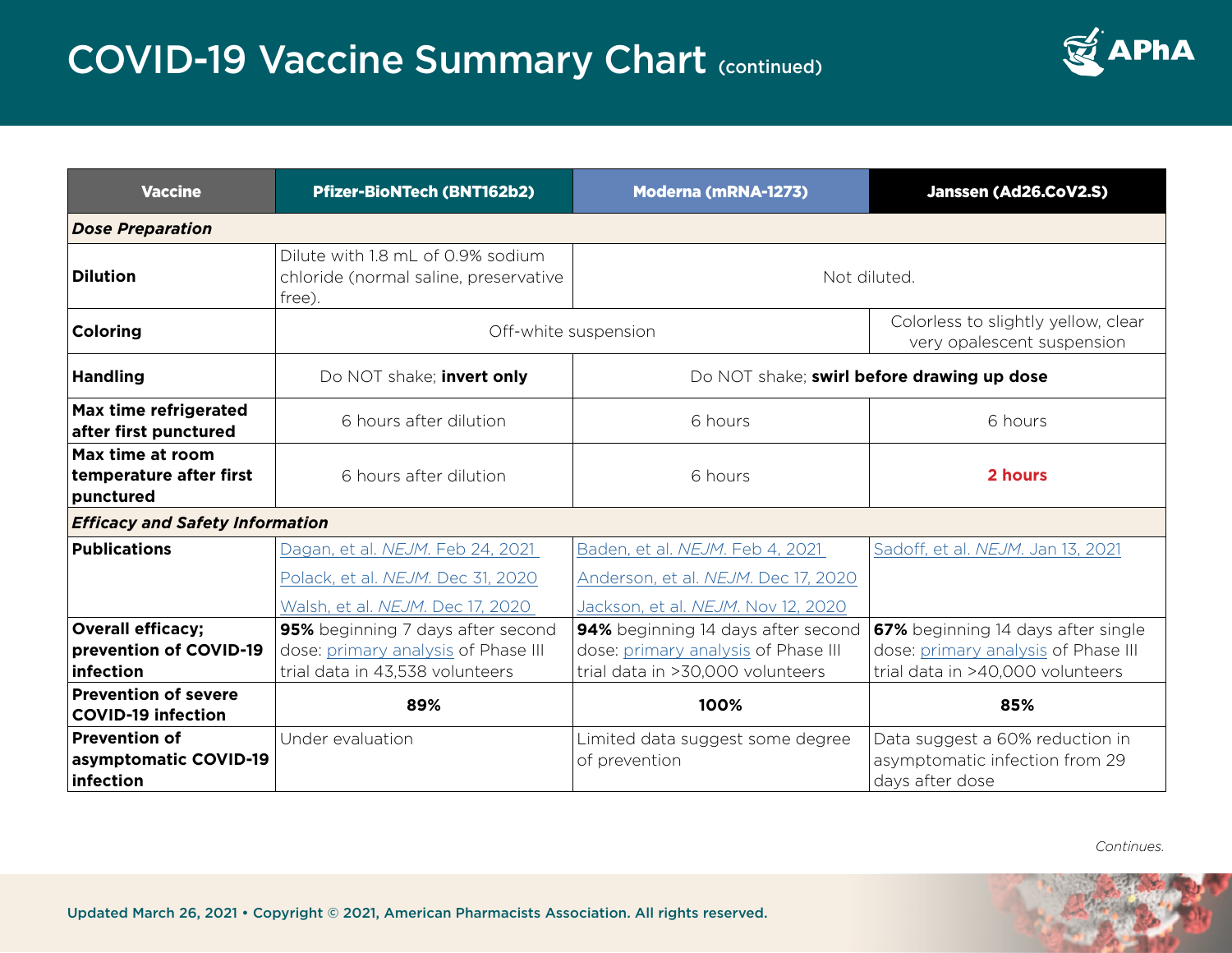

| <b>Vaccine</b>                                     | <b>Pfizer-BioNTech (BNT162b2)</b>                                                                                                                                                                                                                                                                                                                                                                                                                                                                                                                                                                                                                                                                                                                                         | <b>Moderna (mRNA-1273)</b>                                                                                                         | Janssen (Ad26.CoV2.S)                                                                                                                           |
|----------------------------------------------------|---------------------------------------------------------------------------------------------------------------------------------------------------------------------------------------------------------------------------------------------------------------------------------------------------------------------------------------------------------------------------------------------------------------------------------------------------------------------------------------------------------------------------------------------------------------------------------------------------------------------------------------------------------------------------------------------------------------------------------------------------------------------------|------------------------------------------------------------------------------------------------------------------------------------|-------------------------------------------------------------------------------------------------------------------------------------------------|
| <b>Efficacy and Safety Information</b> (continued) |                                                                                                                                                                                                                                                                                                                                                                                                                                                                                                                                                                                                                                                                                                                                                                           |                                                                                                                                    |                                                                                                                                                 |
| <b>Study demographics</b>                          | Diversity of volunteers: 81.9%<br>White; 26.2% Hispanic/Latino; 9.8%<br>African American; 4.4% Asian; <3%<br>other races/ethnicities                                                                                                                                                                                                                                                                                                                                                                                                                                                                                                                                                                                                                                      | Diversity of volunteers: 79.4%<br>White; 20% Hispanic/Latino; 9.7%<br>African American; 4.7% Asian; <3%<br>other races/ethnicities | Diversity of volunteers: 59% White;<br>45% Hispanic/Latino; 19% African<br>American; 3% Asian; 9% Native<br>American                            |
|                                                    | Age and sex distribution: 50.6%<br>male; 49.4% female; 21.4% 65 years<br>and older                                                                                                                                                                                                                                                                                                                                                                                                                                                                                                                                                                                                                                                                                        | Age and sex distribution: 52.6%<br>male; 47.4% female; 25.3% 65 years<br>and older                                                 | Age and sex distribution: 55% male;<br>45% female; 34% 60 years and<br>older                                                                    |
| <b>Postvaccination</b><br>symptoms                 | • Injection site: pain, swelling, erythema at injection site, localized<br>axillary lymphadenopathy (80%-89% of vaccinated persons*)<br><b>Systemic:</b> fever, fatigue, headache, chills, myalgia, arthralgia<br>$\bullet$<br>(55%-83% of vaccinated persons*; acetaminophen or ibuprofen<br>may be used)<br>• These symptoms tend to be more common after the second dose<br>and resolve 1-3 days after vaccination<br>Anaphylaxis following vaccination is noted in US postmarket<br>$\bullet$<br>surveillance at a rate of 4.7 cases/million for Pfizer-BioNTech<br>and at a rate of 2.5 cases/million for Moderna as of 1/18/21;<br>unless contraindicated, benefit of vaccination outweighs risk of<br>anaphylaxis; refer to CDC's guidance on Managing Anaphylaxis |                                                                                                                                    | <b>· Injection site:</b> pain, swelling,<br>erythema                                                                                            |
|                                                    |                                                                                                                                                                                                                                                                                                                                                                                                                                                                                                                                                                                                                                                                                                                                                                           |                                                                                                                                    | • Systemic: headache, fatigue,<br>muscle ache, nausea, fever<br>• Severe allergic reactions,                                                    |
|                                                    |                                                                                                                                                                                                                                                                                                                                                                                                                                                                                                                                                                                                                                                                                                                                                                           |                                                                                                                                    | including anaphylaxis, were<br>reported in clinical studies                                                                                     |
|                                                    |                                                                                                                                                                                                                                                                                                                                                                                                                                                                                                                                                                                                                                                                                                                                                                           |                                                                                                                                    | • Access a comprehensive<br>summary of local reactions,<br>systemic reactions, adverse<br>events, and serious adverse<br>events for the Janssen |
|                                                    | • Access a comprehensive summary of local reactions, systemic<br>or Moderna COVID-19 vaccines                                                                                                                                                                                                                                                                                                                                                                                                                                                                                                                                                                                                                                                                             | reactions, adverse events, and serious adverse events for the Pfizer                                                               | COVID-19 vaccine                                                                                                                                |
|                                                    | * Depending on the vaccine, age group, and vaccine dose                                                                                                                                                                                                                                                                                                                                                                                                                                                                                                                                                                                                                                                                                                                   |                                                                                                                                    |                                                                                                                                                 |

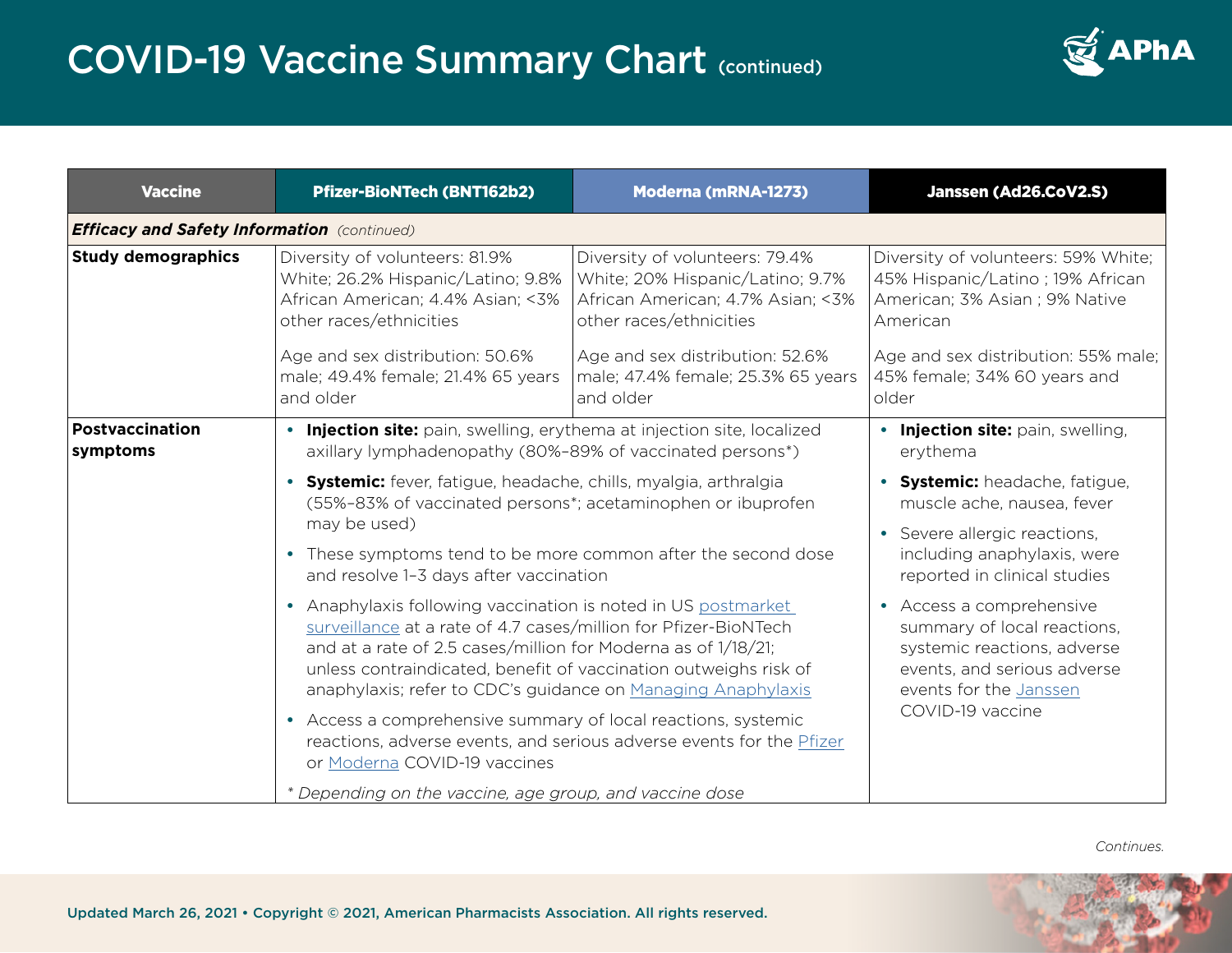

| <b>Vaccine</b>           | <b>Pfizer-BioNTech (BNT162b2)</b>                                                                                                                                                                                                                                                                                            | <b>Moderna (mRNA-1273)</b>                                                                         | Janssen (Ad26.CoV2.S) |  |  |  |
|--------------------------|------------------------------------------------------------------------------------------------------------------------------------------------------------------------------------------------------------------------------------------------------------------------------------------------------------------------------|----------------------------------------------------------------------------------------------------|-----------------------|--|--|--|
|                          | <b>Efficacy and Safety Information</b> (continued)                                                                                                                                                                                                                                                                           |                                                                                                    |                       |  |  |  |
| <b>Contraindications</b> | • Severe allergic reaction (e.g., anaphylaxis) to any component of the vaccine                                                                                                                                                                                                                                               |                                                                                                    |                       |  |  |  |
|                          | • Persons with a contraindication to mRNA COVID-19 vaccines (including due to a known allergy to<br>polyethylene glycol [PEG]) have a precaution to Janssen COVID-19 vaccine, and vice versa                                                                                                                                 |                                                                                                    |                       |  |  |  |
|                          | Persons with a contraindication to Janssen COVID-19 vaccine (including due to a known allergy to<br>polysorbate) have a precaution to mRNA COVID-19 vaccines                                                                                                                                                                 |                                                                                                    |                       |  |  |  |
|                          | • Immediate (within 4 hours) allergic reaction of any severity after a previous dose or known (diagnosed)<br>allergy to a component of the vaccine (see ingredients below)<br>Persons with contraindication to one mRNA vaccine should not receive doses of either mRNA vaccine<br>$\bullet$<br>(Pfizer-BioNTech or Moderna) |                                                                                                    |                       |  |  |  |
|                          |                                                                                                                                                                                                                                                                                                                              |                                                                                                    |                       |  |  |  |
|                          | • If screen positive for a contraindication, do not vaccinate and consider referral to allergist-immunologist                                                                                                                                                                                                                |                                                                                                    |                       |  |  |  |
| <b>Precautions</b>       | • Among persons without a contraindication, a history of any immediate (within 4 hours) allergic reaction<br>to other vaccines or injectable therapies                                                                                                                                                                       |                                                                                                    |                       |  |  |  |
|                          | • Persons with a contraindication to mRNA COVID-19 vaccines (Pfizer-BioNTech or Moderna) have a<br>precaution to Janssen COVID-19 vaccine, and vice versa                                                                                                                                                                    |                                                                                                    |                       |  |  |  |
|                          | immunologist, and observe for 30 minutes postvaccination                                                                                                                                                                                                                                                                     | • If screen positive for a precaution, complete a risk assessment, consider referral to allergist- |                       |  |  |  |

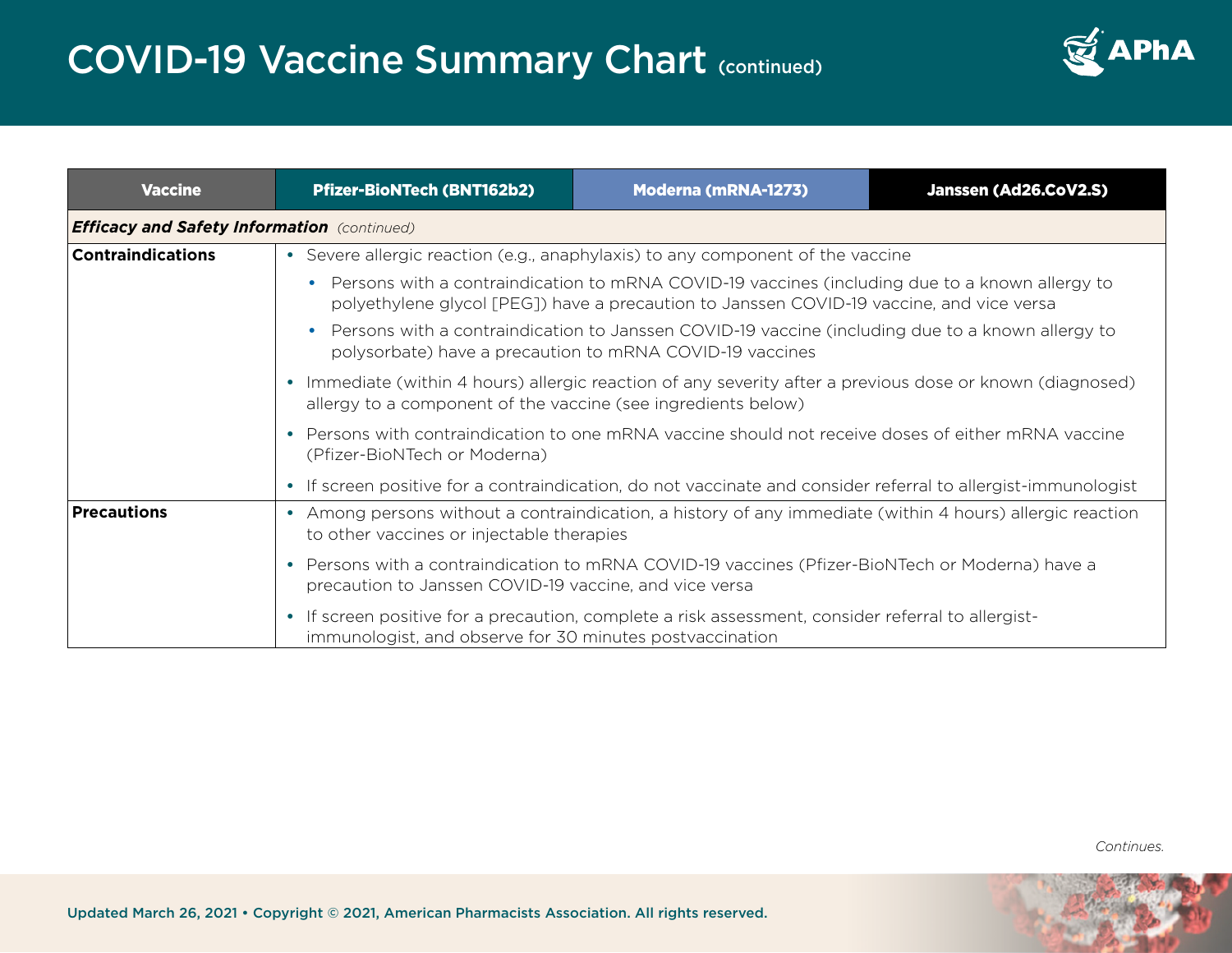

| <b>Vaccine</b>                                        | <b>Pfizer-BioNTech (BNT162b2)</b>                                                                                                                                                                                                                                                                                                                                                                                 | <b>Moderna (mRNA-1273)</b>                           | Janssen (Ad26.CoV2.S)                                |  |
|-------------------------------------------------------|-------------------------------------------------------------------------------------------------------------------------------------------------------------------------------------------------------------------------------------------------------------------------------------------------------------------------------------------------------------------------------------------------------------------|------------------------------------------------------|------------------------------------------------------|--|
| <b>Clinical Considerations</b>                        |                                                                                                                                                                                                                                                                                                                                                                                                                   |                                                      |                                                      |  |
| Interchangeability of<br><b>COVID-19 vaccines</b>     | COVID-19 vaccines are not interchangeable; if the first dose of an mRNA COVID-19 vaccine was received, but<br>the patient is unable to complete the series (e.g., contraindication), then the Janssen COVID-19 vaccine may be<br>given at a minimum interval of 28 days from mRNA dose and the patient is considered to have received a valid,<br>single-dose Janssen vaccination, not a mixed vaccination series |                                                      |                                                      |  |
| <b>Coadministration with</b><br>other vaccines        | Administer alone; separate COVID-19 vaccination a minimum of 14 days from other vaccines, unless the benefits<br>of vaccination outweigh the risks of waiting to vaccinate                                                                                                                                                                                                                                        |                                                      |                                                      |  |
| <b>Coadministration with</b><br>antipyretic/analgesic | Prophylactic administration of antipyretic or analgesic medications for the prevention of postvaccination<br>symptoms is NOT recommended; these medications may be used if postvaccination symptoms occur, and<br>patient need exists                                                                                                                                                                             |                                                      |                                                      |  |
| Persons with a history                                | Vaccination should be offered regardless of prior SARS-CoV-2 infection; while vaccine supplies remain limited,<br>of SARS-CoV-2 infection   persons with a history of infection may choose to delay vaccination, if desired                                                                                                                                                                                       |                                                      |                                                      |  |
| <b>Persons treated with</b><br>antibodies             | Persons who received antibody therapy for COVID-19 should defer vaccination for 90 days                                                                                                                                                                                                                                                                                                                           |                                                      |                                                      |  |
| <b>Special Populations</b>                            |                                                                                                                                                                                                                                                                                                                                                                                                                   |                                                      |                                                      |  |
| Immunocompromised<br>persons                          | May be vaccinated; safety and efficacy data limited; counsel on the potential for a reduced immune response to<br>the vaccine (efficacy) and the need to follow current guidance to protect themselves against COVID-19<br>(e.g., masks, social distancing)                                                                                                                                                       |                                                      |                                                      |  |
| <b>Persons with</b><br>autoimmune disorder            | May be vaccinated; no safety and efficacy data available, but persons with autoimmune disorders were included<br>in clinical trials                                                                                                                                                                                                                                                                               |                                                      |                                                      |  |
| <b>Pregnant/lactating</b><br>women                    | May be vaccinated; pregnant or breastfeeding women were not included in the clinical trials; postauthorization<br>safety monitoring of >30,000 women has not revealed a safety problem; mRNA and viral vector COVID-19<br>vaccines are not considered live virus vaccines and are not considered a risk to the breastfeeding infant                                                                               |                                                      |                                                      |  |
| <b>Children and</b><br>adolescents                    | Adolescents aged 16 to 17 years are<br>eligible for vaccination                                                                                                                                                                                                                                                                                                                                                   | Not recommended to persons<br>$\leq$ 18 years of age | Not recommended to persons<br>$\leq$ 18 years of age |  |
| <b>Other populations</b>                              | Persons with a history of Guillain-Barre syndrome or Bell's palsy may be vaccinated; persons with a history of<br>dermal filler use may experience temporary swelling at or near the site of filler injection following vaccination<br>and should follow up with their health care provider if this occurs                                                                                                        |                                                      |                                                      |  |